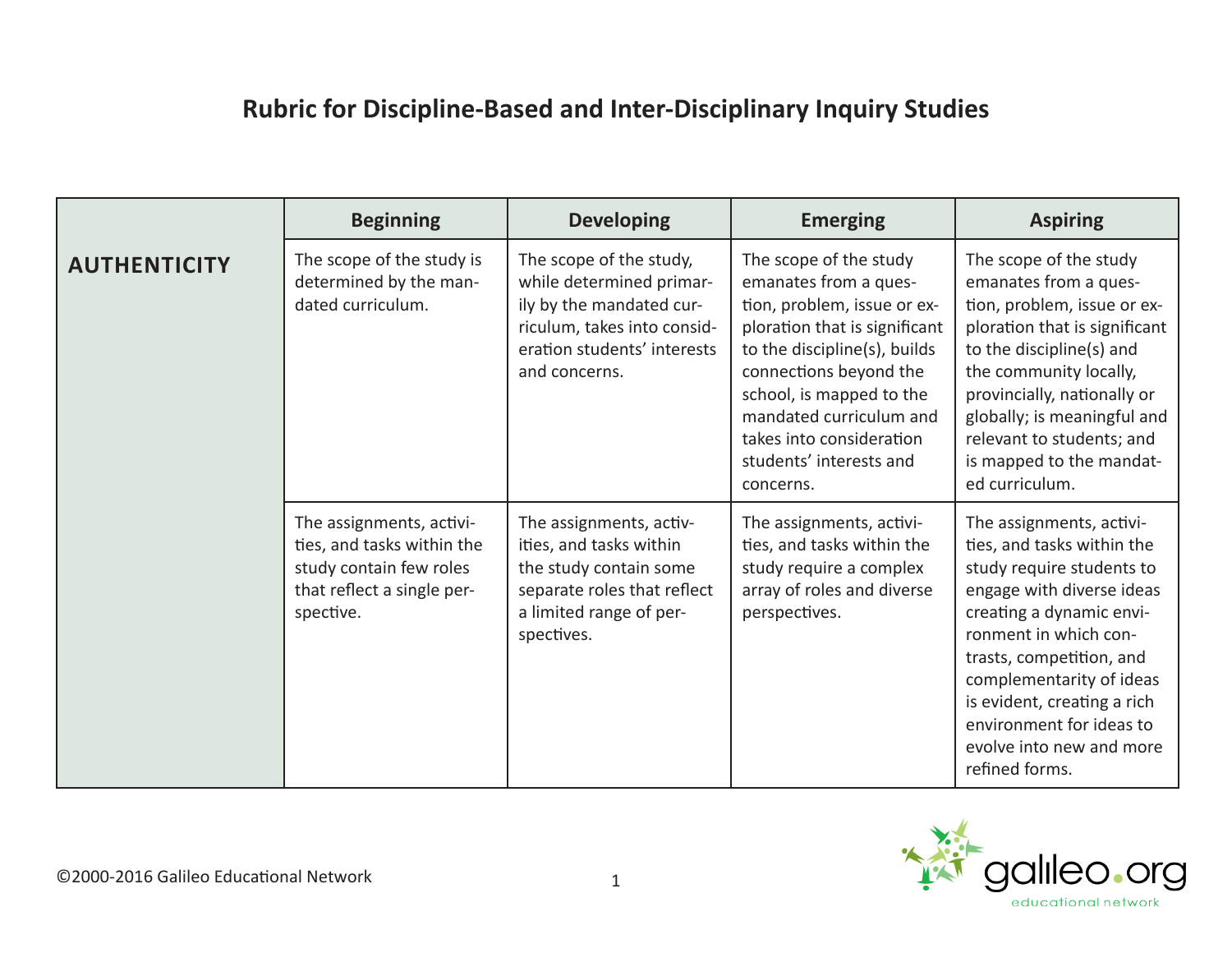|                       | <b>Beginning</b>                                                                                                                                | <b>Developing</b>                                                                                                                                                                                                 | <b>Emerging</b>                                                                                                                                                                                                           | <b>Aspiring</b>                                                                                                                                                                                                                                                                                                                                                                                                     |
|-----------------------|-------------------------------------------------------------------------------------------------------------------------------------------------|-------------------------------------------------------------------------------------------------------------------------------------------------------------------------------------------------------------------|---------------------------------------------------------------------------------------------------------------------------------------------------------------------------------------------------------------------------|---------------------------------------------------------------------------------------------------------------------------------------------------------------------------------------------------------------------------------------------------------------------------------------------------------------------------------------------------------------------------------------------------------------------|
| <b>ACADEMIC RIGOR</b> | The assignments, activi-<br>ties, and tasks within the<br>study provides only for<br>the acquisition of factual<br>or known information.        | The assignments, activi-<br>ties, and tasks within the<br>study facilitate the acqui-<br>sition and application of a<br>broader understanding.                                                                    | The assignments, activi-<br>ties, and tasks within the<br>study requires students to<br>reflect the ways of know-<br>ing that are central to the<br>discipline(s) that under-<br>pin the problem, issue or<br>question.   | The assignments, activi-<br>ties, and tasks within the<br>study requires students to<br>engage in ways of know-<br>ing that are central to the<br>discipline(s) that under-<br>pin the problem, issue<br>or question and students<br>find academically, intel-<br>lectually, and personally<br>challenging.                                                                                                         |
|                       | The assignments, activi-<br>ties, and tasks within the<br>study require students<br>to memorize, and recall<br>information and proce-<br>dures. | The assignments, activi-<br>ties, and tasks within the<br>study require students to<br>become proficient with<br>using information and pro-<br>cedures and find relation-<br>ships between and among<br>concepts, | The assignments, activi-<br>ties, and tasks within the<br>study require students<br>to find and understand<br>relationships between<br>and among concepts and<br>transfer their understand-<br>ing to unfamiliar contexts | The assignments, activi-<br>ties, and tasks within the<br>study require students to<br>develop and apply habits<br>of mind that encourage<br>them to ask questions of:<br>• evidence (how do we<br>know what we know?)<br>• viewpoint (who is<br>speaking?)<br>• pattern and connection<br>(what causes what?)<br>• supposition (how might<br>things have been differ-<br>ent?)<br>• why it matters (who<br>cares?) |

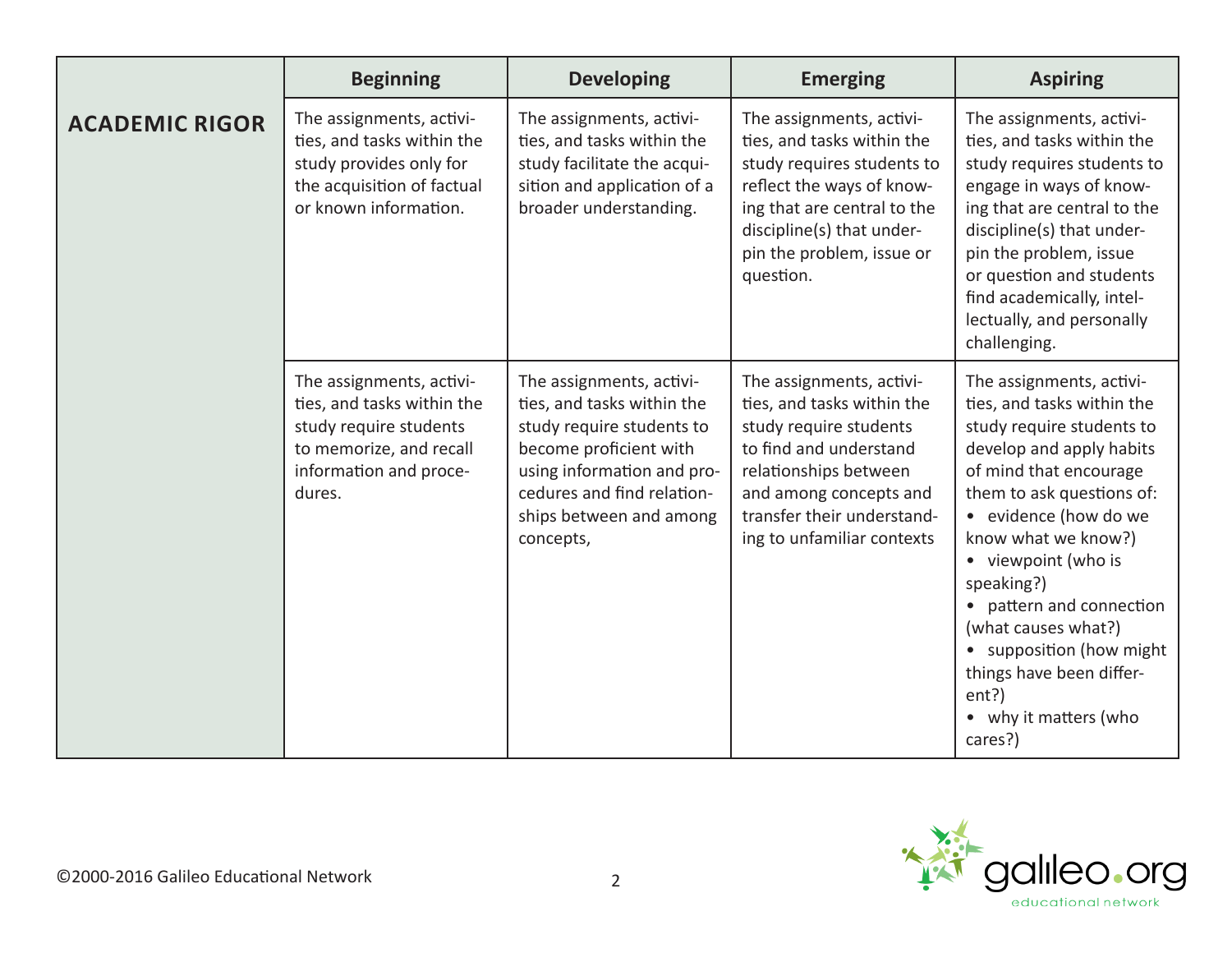|                                                                                                           | <b>Beginning</b>                                                                                                     | <b>Developing</b>                                                                                                                                                                              | <b>Emerging</b>                                                                                                                                                                                                                               | <b>Aspiring</b>                                                                                                                                                                                                                                                                       |
|-----------------------------------------------------------------------------------------------------------|----------------------------------------------------------------------------------------------------------------------|------------------------------------------------------------------------------------------------------------------------------------------------------------------------------------------------|-----------------------------------------------------------------------------------------------------------------------------------------------------------------------------------------------------------------------------------------------|---------------------------------------------------------------------------------------------------------------------------------------------------------------------------------------------------------------------------------------------------------------------------------------|
| <b>ASSESSMENT</b><br><b>SPONSORS DEEP</b><br><b>LEARNING AND</b><br><b>IMPROVED</b><br><b>INSTRUCTION</b> | Assessment is used to<br>grade student work.                                                                         | Assessment is used to<br>grade student work and to<br>a limited extent to guide<br>teachers' instructional<br>planning.                                                                        | Assessment is dynamic<br>woven into the design of<br>the study from the onset<br>providing timely, descrip-<br>tive feedback and utilizing<br>a range of strategies in-<br>cluding peer and self-eval-<br>uation to move learning<br>forward. | Assessment is dynamic<br>and embedded, guiding<br>students' learning and<br>teachers' instruction<br>through which students<br>have multiple opportuni-<br>ties to improve their work<br>based on specific feed-<br>back, as well as contribute<br>to the learning of their<br>peers. |
|                                                                                                           | Students have a vague<br>sense of the desired goal<br>and limited or no knowl-<br>edge of how to improve.            | Students understand the<br>desired goal; have no evi-<br>dence about their present<br>position in relation to that<br>goal, and no guidance on<br>the way to close the gap<br>between the two. | Students understand the<br>desired goal; have some<br>evidence about their pres-<br>ent position in relation<br>to that goal, and limited<br>guidance on the way to<br>close the gap between the<br>two.                                      | Students understand the<br>desired goal; have evi-<br>dence about their present<br>position in relation to that<br>goal, and guidance on<br>the way to close the gap<br>between the two becom-<br>ing owners of their own<br>learning.                                                |
|                                                                                                           | The assignments, activities<br>and tasks provide no op-<br>portunities for students to<br>reflect on their learning. | The assignments, activities<br>and tasks provide limited<br>opportunities for students<br>to reflect on their learn-<br>ing.                                                                   | The assignments, activities<br>and tasks provide oppor-<br>tunities for students to<br>reflect on their learning.                                                                                                                             | The assignments, activities<br>and tasks provide multiple<br>opportunities for students<br>to reflect on their learn-<br>ing.                                                                                                                                                         |

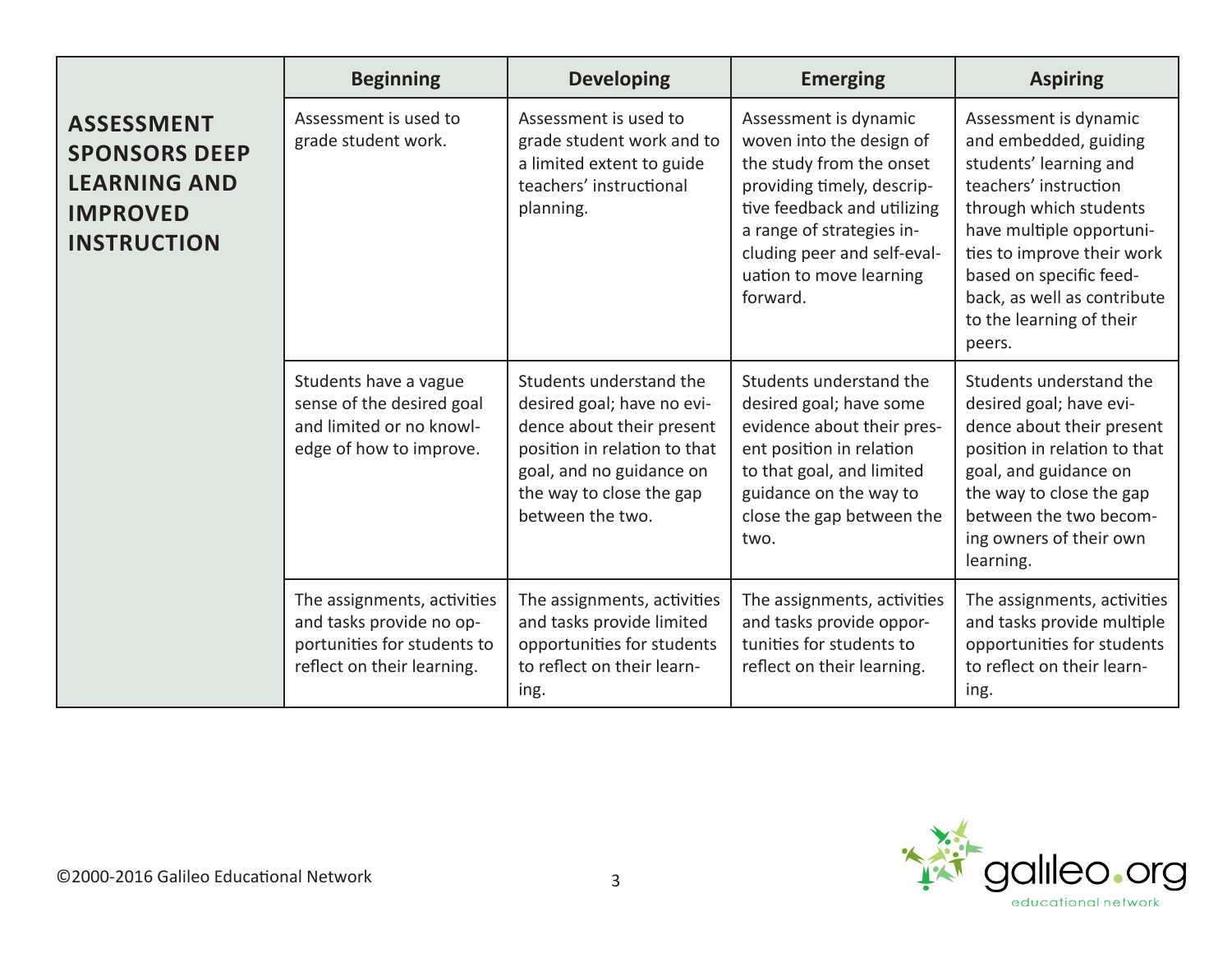|                                                         | <b>Beginning</b>                                                                                                                                                 | <b>Developing</b>                                                                                                                                         | <b>Emerging</b>                                                                                                                                                                                                                                                                                                         | <b>Aspiring</b>                                                                                                                                                                                                                                                                                                                        |
|---------------------------------------------------------|------------------------------------------------------------------------------------------------------------------------------------------------------------------|-----------------------------------------------------------------------------------------------------------------------------------------------------------|-------------------------------------------------------------------------------------------------------------------------------------------------------------------------------------------------------------------------------------------------------------------------------------------------------------------------|----------------------------------------------------------------------------------------------------------------------------------------------------------------------------------------------------------------------------------------------------------------------------------------------------------------------------------------|
| <b>ADDS VALUE</b><br><b>BEYOND THE</b><br><b>SCHOOL</b> | The assignments, activ-<br>ities, and tasks students<br>are asked to undertake<br>within the study would<br>not likely be tackled out-<br>side a school setting. | The assignments, activ-<br>ities, and tasks students<br>are asked to undertake<br>somewhat connect to the<br>work of adults outside the<br>school.        | The assignments, activ-<br>ities, and tasks students<br>are asked to undertake<br>address a question,<br>exploration, issue or<br>problem, relevant to<br>curriculum outcomes,<br>and are grounded in the<br>life and work beyond the<br>school. Adults outside of<br>the school context are<br>intrigued by the study. | The assignments, activ-<br>ities, and tasks students<br>are asked to undertake<br>are recognizable to those<br>working within the dis-<br>cipline(s), i.e., someone<br>working within the dis-<br>cipline(s) or profession<br>might actually tackle a<br>similar question, problem<br>or exploration and it ad-<br>dresses curriculum. |
|                                                         | Assignments, activities,<br>and tasks require students<br>to connect within the<br>classroom community.                                                          | Assignments, activities,<br>and tasks require students<br>to connect with their<br>community (locally, pro-<br>vincially, nationally and/or<br>globally). | Assignments, activities,<br>and tasks require students<br>to engage with their com-<br>munity (locally, provin-<br>cially, nationally and/or<br>globally).                                                                                                                                                              | Assignments, activities,<br>and tasks require students<br>to contribute knowledge,<br>products or services to<br>their community (locally,<br>provincially, nationally,<br>and/or globally).                                                                                                                                           |

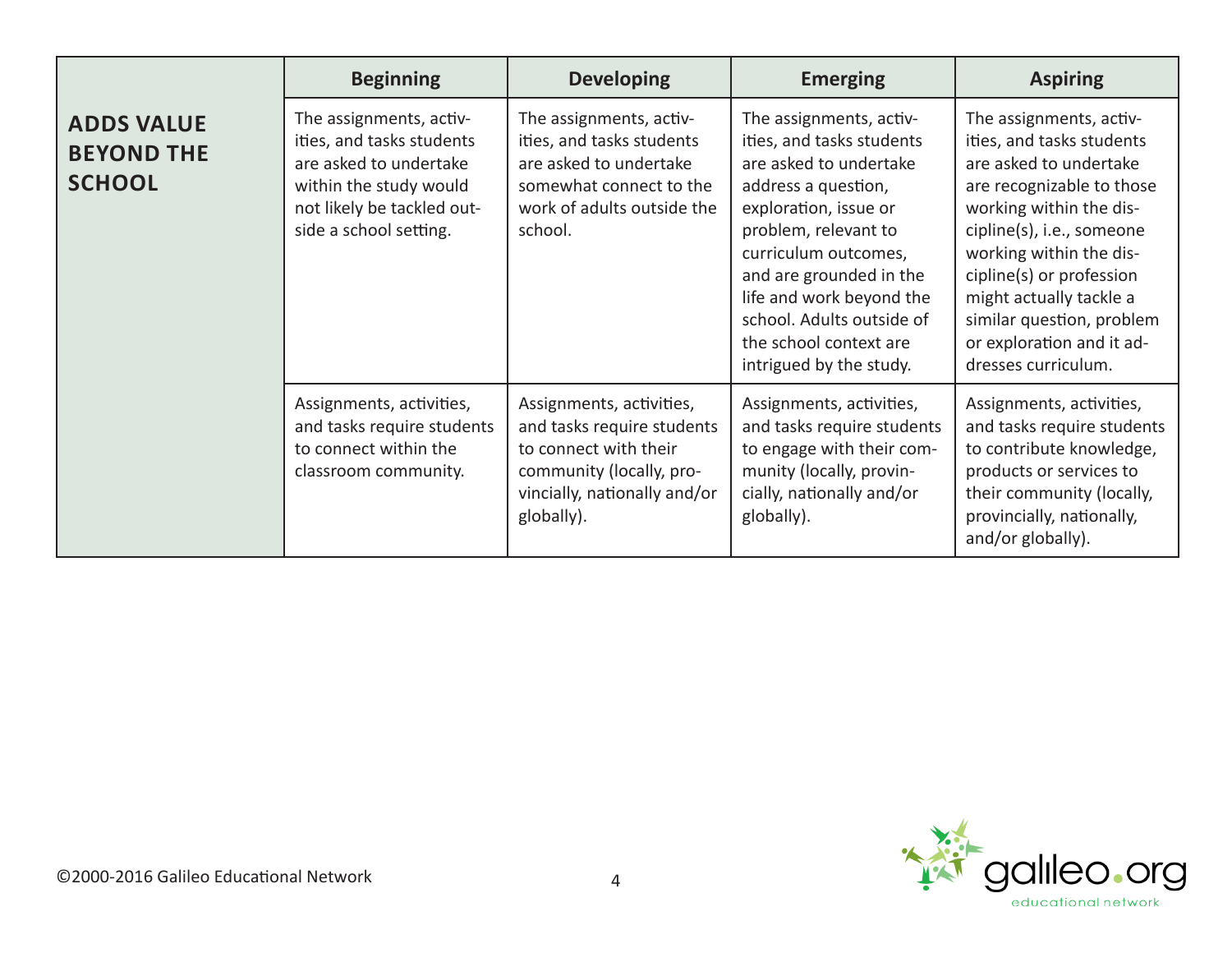|                                                                     | <b>Beginning</b>                                                                                          | <b>Developing</b>                                                                                         | <b>Emerging</b>                                                                                                                                                                 | <b>Aspiring</b>                                                                                                                                                                       |
|---------------------------------------------------------------------|-----------------------------------------------------------------------------------------------------------|-----------------------------------------------------------------------------------------------------------|---------------------------------------------------------------------------------------------------------------------------------------------------------------------------------|---------------------------------------------------------------------------------------------------------------------------------------------------------------------------------------|
| <b>STUDENTS LEARN</b><br><b>WITH DIGITAL</b><br><b>TECHNOLOGIES</b> | Digital technologies are<br>used in perfunctory ways<br>contributing little value to<br>student learning. | Digital technologies are<br>used in effective ways<br>contributing to students'<br>enjoyment of learning. | Digital technologies are<br>used in ways that are<br>appropriate to their use<br>in the discipline(s), the<br>world beyond the school,<br>and add value to student<br>learning. | Digital technologies are<br>used in ways that mirror<br>their use in the disci-<br>pline(s), the world beyond<br>the school, and extend,<br>expand, and deepen stu-<br>dent learning. |

|                                                                            | <b>Beginning</b>                                                                                   | <b>Developing</b>                                                                                                                | <b>Emerging</b>                                                                                                                                                                                                     | <b>Aspiring</b>                                                                                                                                                                                                                                                                                                                                       |
|----------------------------------------------------------------------------|----------------------------------------------------------------------------------------------------|----------------------------------------------------------------------------------------------------------------------------------|---------------------------------------------------------------------------------------------------------------------------------------------------------------------------------------------------------------------|-------------------------------------------------------------------------------------------------------------------------------------------------------------------------------------------------------------------------------------------------------------------------------------------------------------------------------------------------------|
| <b>STUDENTS</b><br><b>ENGAGE</b><br><b>IN ACTIVE</b><br><b>EXPLORATION</b> | Assignments, activities,<br>and tasks require students<br>to receive information<br>about a topic. | Assignments, activities,<br>and tasks require students<br>to gather information<br>about a topic to demon-<br>strate motivation. | Assignments, activities,<br>and tasks require students<br>to gather information<br>about a topic and apply<br>their knowledge in variety<br>situations thereby demon-<br>strating motivation and<br>responsibility. | Assignments, activities,<br>and tasks require students<br>to develop knowledge<br>through the ways of work-<br>ing that are central to the<br>discipline (i.e. field work,<br>labs, interviews, studio<br>work, construction, work-<br>ing with complex prob-<br>lems, etc.) to negotiate a<br>fit between personal ideas<br>and the ideas of others. |

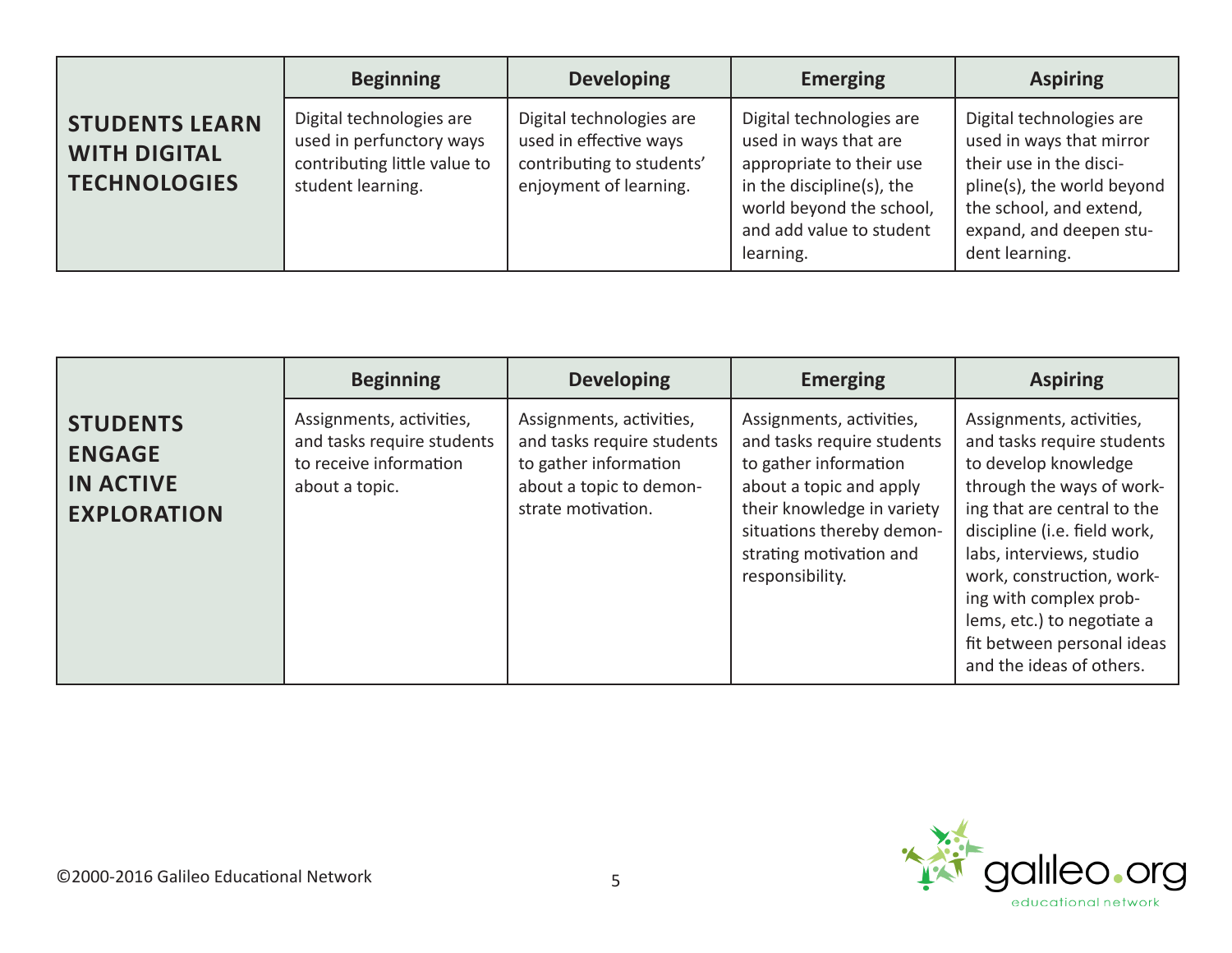|                                            | <b>Beginning</b>                                                                                                       | <b>Developing</b>                                                                                                                     | <b>Emerging</b>                                                                                                                                                                                                                                    | <b>Aspiring</b>                                                                                                                                               |
|--------------------------------------------|------------------------------------------------------------------------------------------------------------------------|---------------------------------------------------------------------------------------------------------------------------------------|----------------------------------------------------------------------------------------------------------------------------------------------------------------------------------------------------------------------------------------------------|---------------------------------------------------------------------------------------------------------------------------------------------------------------|
| <b>CONNECTING</b><br><b>WITH EXPERTISE</b> | Students hear or read<br>about relevant informa-<br>tion from the teacher, or<br>resources provided by the<br>teacher. | Students engage with<br>speakers or interviews<br>with experts from outside<br>the classroom.                                         | Students observe and<br>interact with adults with<br>relevant expertise and<br>experience in a variety of<br>situations.                                                                                                                           | Students engage with<br>experts and professionals<br>beyond the classroom to<br>deepen their understand-<br>ing and improve their<br>performance and product. |
|                                            | The teacher designs the<br>task in isolation (without<br>input from external exper-<br>tise).                          | The teacher designs the<br>task in consultation with<br>expertise, either directly<br>or indirectly regarding the<br>topic for study. | The teacher designs the<br>task in collaboration with<br>expertise, either directly<br>or indirectly. The study<br>requires adults to collab-<br>orate with one another<br>and with students on the<br>design and assessment of<br>the study work. | The teacher designs op-<br>portunities for students<br>to improve their work as a<br>result of connecting with<br>experts/expertise.                          |